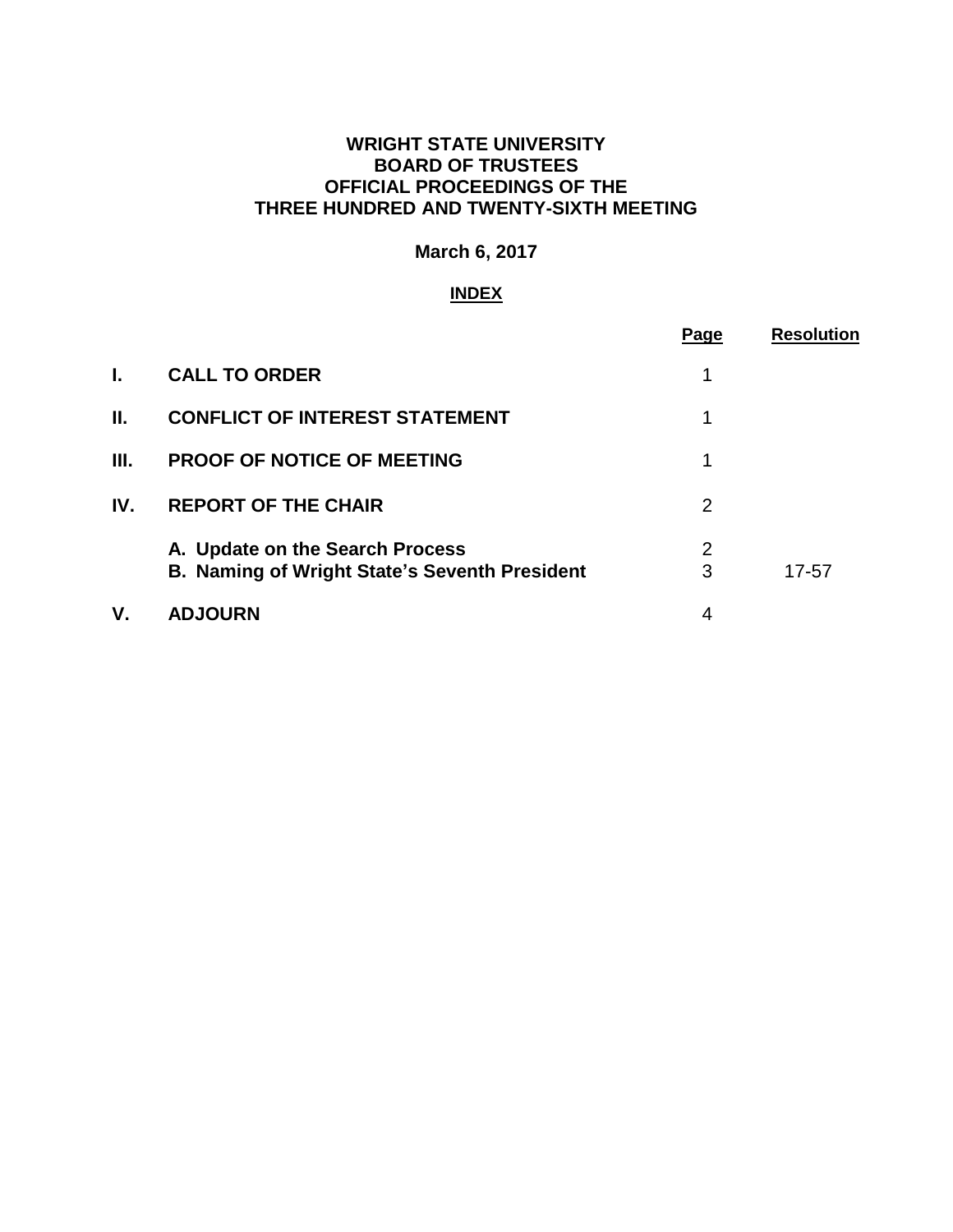#### **WRIGHT STATE UNIVERSITY BOARD OF TRUSTEES OFFICIAL PROCEEDING OF THE THREE HUNDRED AND TWENTY-SIXTH MEETING**

### **March 6, 2017**

### **I. CALL TO ORDER**

The meeting of the Wright State Board of Trustees was called to order by Mr. Michael Bridges, chair, on Monday, March 6, 2017, 10:00 a.m., in the Atrium of the Student Union. Dr. Robert Sweeney, secretary to the Board of Trustees, called the roll:

#### **Present: Absent:**

Michael Bridges **Eloise Broner Douglas Fecher Sean Fitzpatrick** William Montgomery **Anuj Goyal** C.D. Moore Grace Ramos Jordan Large Ryan Pignatiello

#### **II. CONFLICT OF INTEREST STATEMENT**

Mr. Bridges read the following conflict of interest statement:

It is of the utmost importance to ensure that all university decisions are free from any real or perceived conflicts of interest.

Therefore, please be mindful of all obligations with which you have been charged as a Trustee of Wright State University; and take the steps you deem appropriate to perform your duties fairly and impartially.

#### **III. PROOF OF NOTICE OF MEETING**

Mr. Bridges reported that the meeting was called by written notification and a quorum was present.

Mr. Bridges stated that the Wright State University Board of Trustees is a public body subject to the Ohio Open Meetings Act. It operates on a fixed agenda available to those attending the meeting. Persons wishing to address the Board in its public session should submit a written request to the Board of Trustees' office 72 hours in advance of the meeting in order to be placed on the agenda. However, all persons address the Board at the invitation of the Board and are subject to time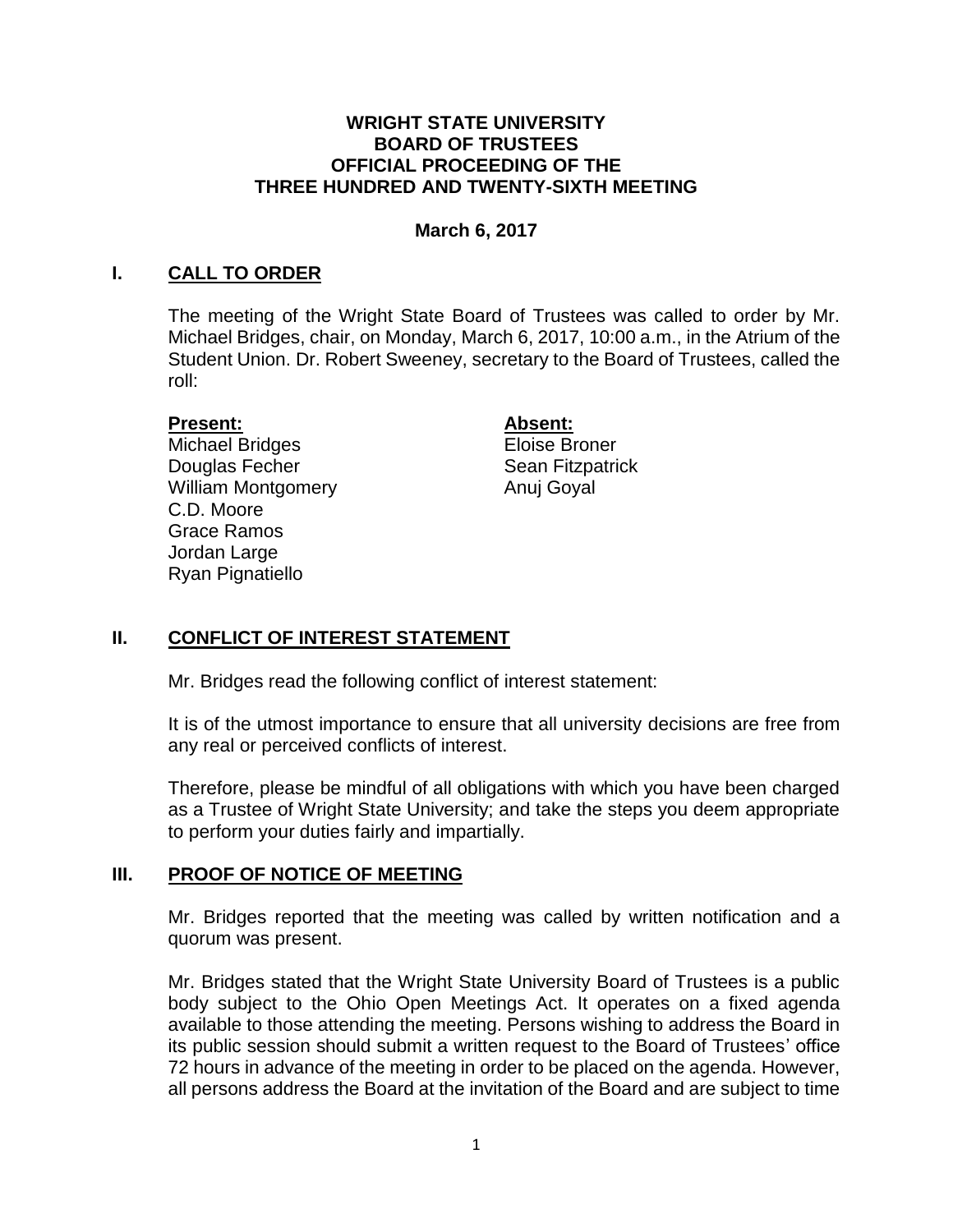limitations and other guidelines established to maintain the good order of the meeting.

# **IV. REPORT OF THE CHAIR**

Mr. Bridges welcomed everyone to this special public session to update the community on the search for Wright State's seventh President. He then introduced distinguished guests and elected officials in attendance.

# **A. UPDATE ON THE SEARCH PROCESS**

Mr. Fecher recognized the members of the Search and Screening Advisory Committee; a group of 22 dedicated volunteers who have worked since June of 2016 to present to the Board of Trustees one or more acceptable presidential candidates.

# **Search and Screening Advisory Members:**

- Representing Faculty: Carol Loranger, Brian Boyd, LaTrelle Jackson and Burhan Kawosa
- Representing Classified and Unclassified Staff: Dawn Banker and Misty Cox
- Representing Students: Lukas Wenrick and Jordan Large
- Representing the Wright State Foundation: John Lyman
- Representing Alumni: Deb Downing
- Representing the Council of Deans: Jay Albayyari and LaPearl **Winfrey**
- Representing the President's Cabinet: Rebecca Cole and Mary Ellen Ashley
- Representing Retirees: Gerry Petrak
- Representing the Dayton Community: Mary Campbell Zopf, Jeff Brock, Anthony Whitmore and Debbie Feldman
- Representing the Board of Trustees: Eloise Broner, C.D. Moore, and Grace Ramos
- Chair of the Search and Screening Advisory Committee: Doug Fecher

University support was also instrumental in the success of the search process. Mr. Fecher recognized the tremendous efforts of Ms. Amanda Baker, Graduate Intern for the Search and a student in the Master's Program in International and Comparative Politics as well as Mr. Mark Anderson, Mr. Matt Boaz, Mr. Larry Chan, Ms. Shari Mickey-Boggs, Mr. Bob Mihalek, and Dr. Robert Sweeney.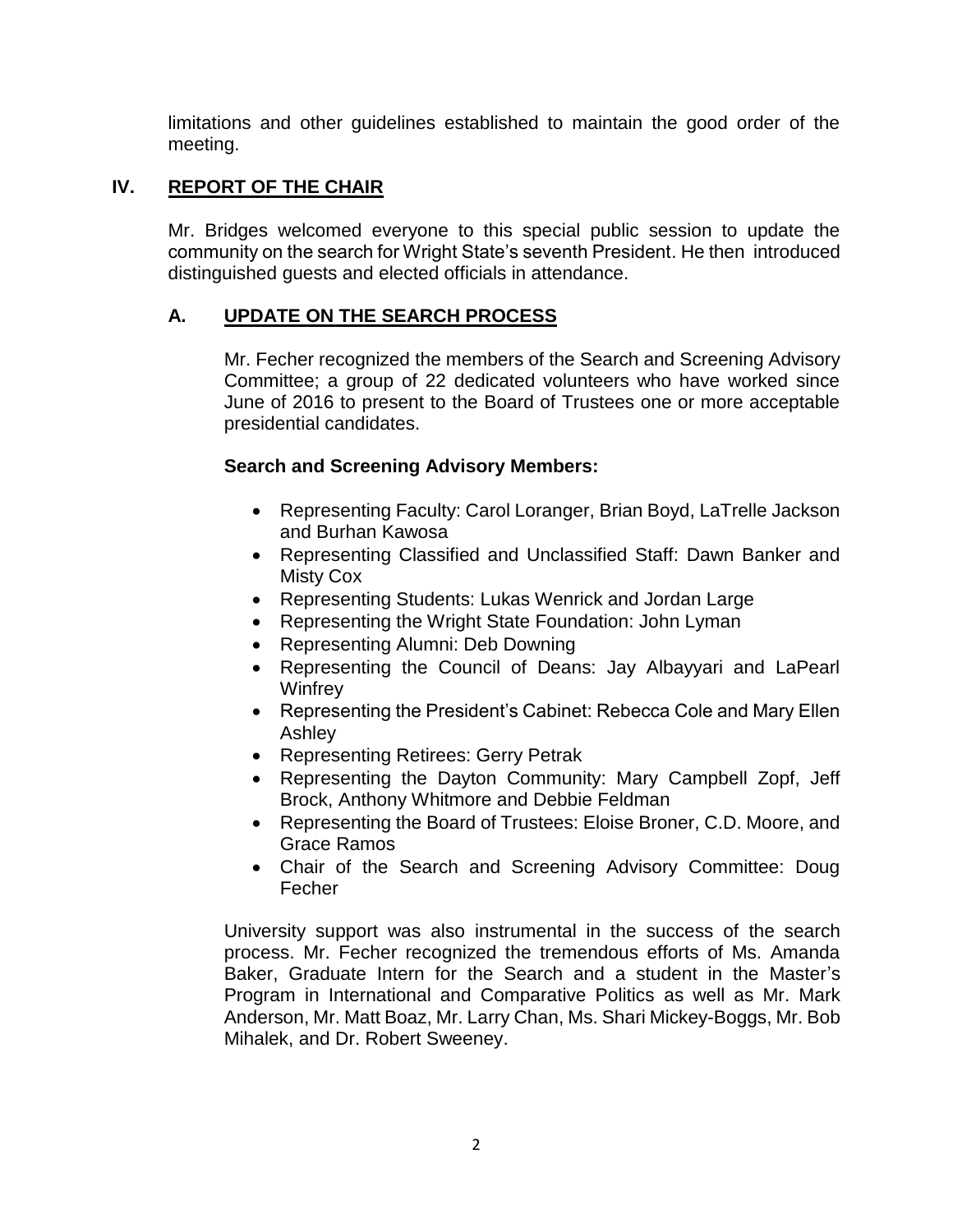Mr Fecher outlined the search process which began in June 2017. The four phases included the Preparation Phase, the Learning Phase, the Search Phase and the Selection/OnBoarding Phase. The Preparation Phase started with a half-day workshop to learn the how to structure and conduct a presidential search. Phase two of the search process was the Learning Phase, which included a campus-wide survey, public forums, individual listening sessions with key campus and community stakeholders, and a presidential symposium on the challenges facing public universities in Ohio.

Academic Search and their representative, Mr. Mac Stewart, assisted Wright State with phase three, the Search Phase, and helped direct and oversee recruiting, third party nominations, and advertising. Mr. Fecher recognized Mr. Stewart for his support.

A total of 61 applicants were considered for the position and ultimately narrowed down to 12 candidates. These 12 candidates were invited to a neutral site interview. However, two candidates withdrew for other positions prior to interviews. The committee then interviewed the ten candidates over a two-day process.

Following the interviews, the search committee discussed the ten candidates at length, and using secret ballot, narrowed the field to the top three candidates. The three candidates received invitations to come to the Main and Lake Campus for a comprehensive two -day interview process of open forums, private meetings with key administrators and public receptions.

After the campus interviews, the search committee again met to discuss the candidates and review the campus feedback. From this meeting, they developed a list of acceptable candidates to present to the Board. In February, the Search and Screening Advisory Committee shared their list with the Board, answered questions, and completed their work.

Moving into the final phase, the Selection Phase, the Board met several times to deliberate and review the final three candidate's qualifications. Student Trustees Ryan Pignatiello and Jordan Large were invited to participate in this process. One candidate withdrew from the process and the Board ultimately reached a decision on the appointment of the seventh Wright State University President.

## **B. NAMING OF WRIGHT STATE'S SEVENTH PRESIDENT**

Mr. Fecher offered the following resolution for the Board of Trustee's consideration: